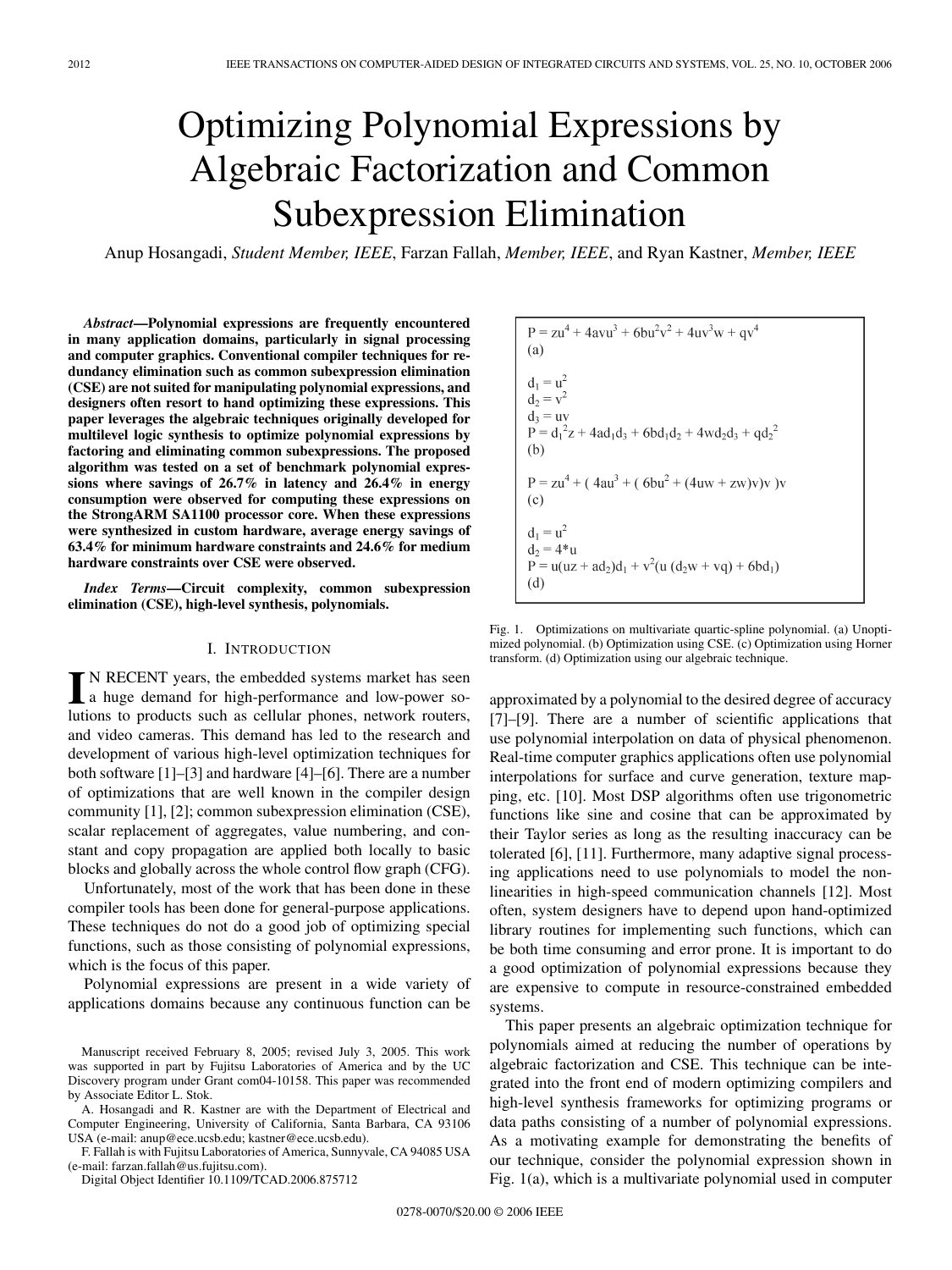graphics for modeling surfaces and textures [10]. This polynomial originally had 23 multiplications. After applying the iterative two-term CSE algorithm [1] on this expression, we get an implementation that has 16 multiplications [Fig. 1(b)]. After applying the Horner form for this expression, we get an implementation with 17 multiplications. But on applying our algebraic method that we develop in this paper, we get an implementation with only 13 multiplications. Such an optimization is impossible to perform using conventional optimization techniques.

Algebraic techniques have been successfully applied in multilevel logic synthesis to reduce the number of literals in a set of Boolean expressions [13]–[16]. These techniques are typically applied to a set of Boolean expressions consisting of hundreds of variables. In this paper, we show that the same techniques can be applied to reduce the number of operations in a set of polynomial expressions. Our algorithms for optimizing polynomial expressions are based on these algebraic techniques.

The rest of this paper is organized as follows. Section II presents some related work on optimizing arithmetic expressions and Boolean expressions. In Section III, we present the transformation of polynomial expressions. In Section IV, we present the algorithms for factorization and CSE. Experimental results are presented in Section V, where we evaluate the benefits of our optimization for execution on an ARM processor and also for custom data path synthesis.

#### II. RELATED WORK

There have been many early works on the generation of code for arithmetic expressions [17]–[19]. In [17] and [19], the authors propose algorithms for minimizing the number of program steps and storage references in the evaluation of arithmetic expressions given a fixed number of registers. This paper was later extended in [18] to include expressions with common subexpressions. The above works performed optimizations by code generation techniques and did not really present an algorithm that would efficiently reduce the number of operations in a set of arithmetic expressions. Some work was done to optimize code with arithmetic expressions by factorization of the expressions [20]. This paper developed a canonical form for representing the arithmetic expressions and an algorithm for finding common subexpressions. The drawback of this algorithm is that it takes advantage of only the associative and commutative properties of arithmetic operators and therefore can only optimize expressions consisting of only one type of associative and/or commutative operator at a time. As a result, it cannot perform factorization of expressions and generate complex common subexpressions consisting of additions and multiplications.

Horner form is a popular representation of polynomial expressions and is the default way of evaluating polynomial approximations of trigonometric functions in many libraries including the GNU C library [21]. The Horner form of evaluating a polynomial transforms the expression into a sequence of nested additions and multiplications, which are suitable for sequential machine evaluation using multiply accumulate (MAC) instructions. For example, a polynomial in

variable x as  $p(x) = a_0x^n + a_1x^{n-1} + a_2x^{n-2} + \cdots + a_n$  is evaluated as  $p(x) = (···((a_0x + a_1)x + a_2)x + ··· + a_{n-1})$  $x + a_n$ . The disadvantage of this technique is that it optimizes only a single polynomial expression at a time and does not look for common subexpressions among a set of polynomial expressions. Furthermore, it is not good at optimizing multivariate polynomial expressions of the type commonly found in computer graphics applications [22].

Symbolic algebra has shown to be a good technique for manipulating polynomials, and it has been shown to have applications in both high-level synthesis [6] and low-power embedded software optimization [11]. The techniques discussed in these works make use of Grobner bases in symbolic algebra to decompose a data flow represented by a polynomial expression to a set of library polynomials. These techniques have been applied in high-level data path synthesis for producing minimum component and minimum latency implementations. The quality of results from these techniques depends heavily on the set of library elements. For example, the decomposition of the polynomial expression  $(a^2 - b^2)$  into  $(a + b) * (a - b)$  is possible only if there is a library element  $(a + b)$  or  $(a - b)$ . It should be noted that just having an adder in the library will not suffice for this decomposition. Although this problem can be addressed by having a large number of library elements, the run time of the algorithm can become excessively large. This method is useful for the arithmetic decomposition of a data path to library elements, but it is not really useful for simplifying a set of polynomial expressions by factoring and eliminating common subexpressions.

Power optimization techniques for data flow architectures have been explored in detail at the behavioral level [23]–[25], although not particularly for arithmetic expressions. Macii *et al.* [24] and Chandrakasan *et al.* [25] present good surveys of all the relevant works in this area, where different techniques such as operation reduction and operation substitution, poweraware scheduling and resource allocation, multiple-voltage and multiple-frequency scheduling, and bus encoding are explored. Reducing the number of operations is a good technique for reducing the dynamic power because it is directly proportional to the amount of switched capacitance.

Arithmetic expressions have to be computed during address calculation for data transfer intensive (DTI) applications. In [26], different word level optimizing transformations for the synthesis of these expressions such as expression splitting and clustering, induction variable analysis, and common subexpression and factoring are explored. The algebraic techniques that we present in this paper can be used for factoring and eliminating common subexpressions for general polynomial expressions and can be used as one of the transformations in the synthesis of address generators.

Algebraic methods have been successfully applied to the problem of multilevel logic synthesis for minimizing the number of literals in a set of Boolean expressions [13], [14], [16]. These techniques are typically applied to a set of Boolean expressions consisting of thousands of literals and hundreds of variables. Optimization is achieved by decomposition and factorization of the Boolean expressions. There are two main algorithms in the rectangle covering method, namely: 1) Distill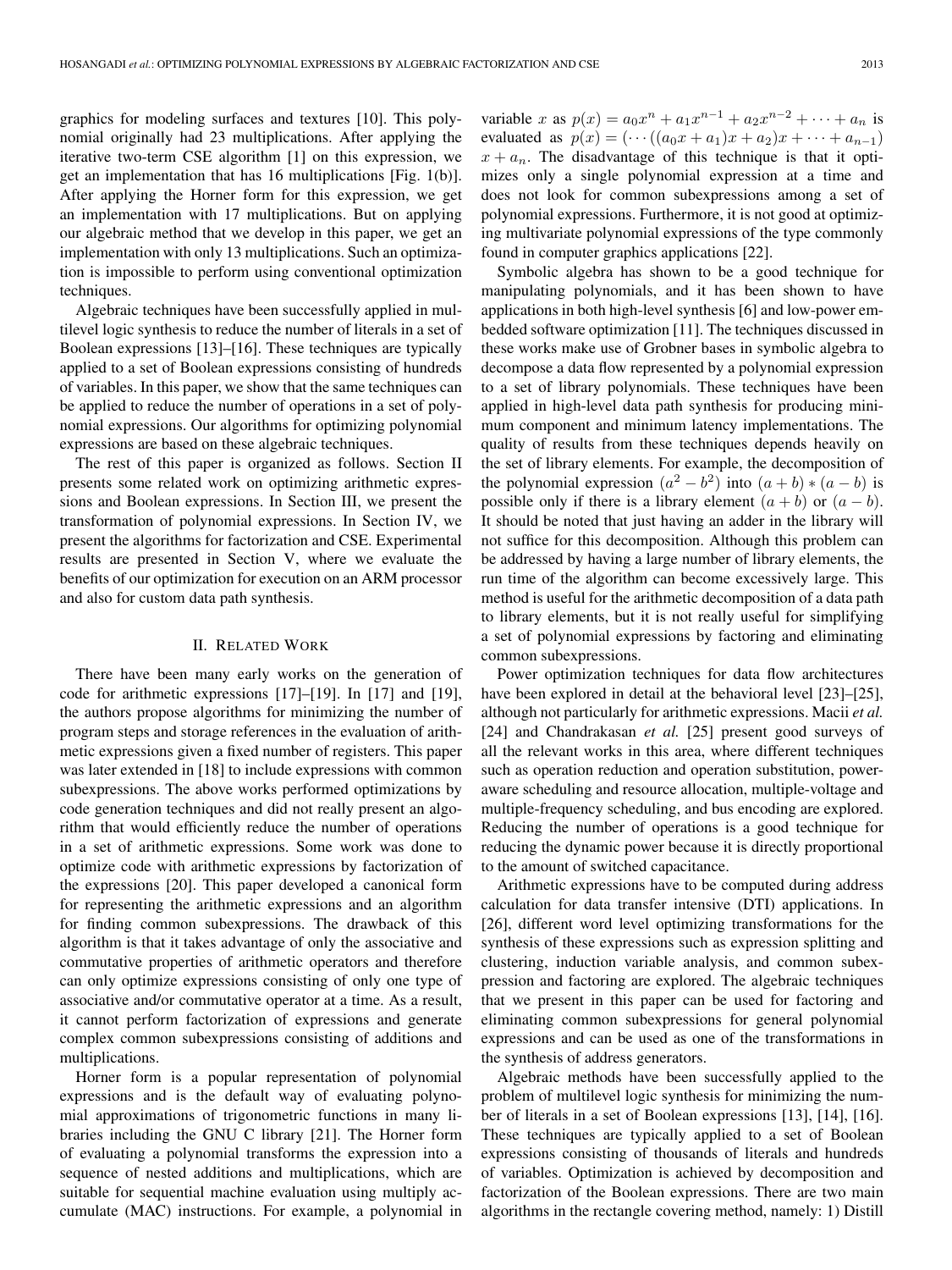| $+/-$ | $\mathbf{x}$ | $S_3$ | $S_5$ | $S_7$ |
|-------|--------------|-------|-------|-------|
|       |              |       |       |       |
|       |              |       |       |       |
|       |              |       |       |       |
|       |              |       |       |       |

Fig. 2. Matrix representation of polynomial expressions.

and 2) Condense. The Distill algorithm is preceded by a kernelling algorithm, where a subset of algebraic divisors is generated. Using these divisors, Distill performs multiple-cube decomposition and factorization. This is followed by the Condense algorithm, which performs single-cube decomposition. Our optimization technique for polynomial expressions is based on Distill and Condense algorithms, which we generalized to handle polynomial expressions of any order.

## III. TRANSFORMATION OF POLYNOMIAL EXPRESSIONS

The goal of this section is to introduce our matrix representation of arithmetic expressions and their transformations that allow us to perform our optimizations. The transformation is achieved by finding a subset of all possible subexpressions and writing them in matrix form. We also point out the key differences between the algebraic methods for polynomials and those originally developed for multilevel logic synthesis.

#### *A. Representation of Polynomial Expressions*

Each polynomial expression is represented by an integer matrix, where there is one row for each product term (cube) and one column for each variable/constant in the matrix. Each element  $(i, j)$  in the matrix is a nonnegative integer that represents the exponent of the variable  $j$  in the product term  $i$ . There is an additional field in each row of the matrix for the sign  $(+/-)$ of the corresponding product term. For example, the expression for the Taylor's series approximation for  $sin(x)$  (as shown in Fig. 4) is represented in the matrix form shown in Fig. 2.

#### *B. Definitions*

We use the following terminologies to explain our technique. A "literal" is a variable or a constant (e.g., a, b, 2, 3.14...). A "cube" is a product of the variables each raised to a nonnegative integer power. In addition, each cube has a positive or negative sign associated with it. Examples of cubes are  $+3a^2b$ ,  $-2a^3b^2c$ . An "SOP" representation of a polynomial is the sum of the cubes  $(+3a^2b + (-2a^3b^2c) + \cdots)$ . An SOP expression is said to be "cube-free" if there is no cube (except for the cube "1") that divides all the cubes of the SOP expression. For a polynomial P and a cube c, the expression  $P/c$  is a "kernel" if it is cube-free and has at least two terms (cubes). For example, in the expression  $P = 3a^2b - 2a^3b^2c$ , the expression  $P/(a^2b) =$  $(3 - 2abc)$  is a kernel. The cube that is used to obtain a kernel is called a "co-kernel." In the above example, the cube  $a<sup>2</sup>b$ is a co-kernel. The literals, cubes, kernels, and co-kernels are represented in matrix form in our technique.

## *C. AlgebraicTechniques for Polynomial Expressions and* **Boolean Expressions in Multilevel Logic Synthesis**

The techniques for polynomial expressions that we present in this paper are based on the algebraic methods originally developed for Boolean expressions in multilevel logic synthesis [13]–[15]. We have generalized these methods to handle polynomial expressions of any order and consisting of any number of variables. The changes that were made were mainly because of the differences between Boolean and arithmetic operations. These differences are detailed as follows.

*1) Restriction on Single-Cube Containment (SCC):* In [14], the Boolean expressions are restricted to be a set of nonredundant cubes such that no cube properly contains another. An example of redundant cubes is in the Boolean expression  $f = ab + b$ . Here, the cube b can be written as  $b = ab + a'b$ . Therefore, cube b contains the other cube ab. For polynomial expressions, this notion of cube containment does not exist, and we can have a polynomial  $P = ab + b$ . Dividing this polynomial by b,  $P/b = (ab + b)/b = a + 1$ , which we treat as a valid expression. To handle this, we treat "1" as a distinct literal in our representation for polynomial expressions.

For simplifying our algorithm, we place a different restriction on the polynomial expressions. Each polynomial expression is required to be a summation of unequal terms (cubes). Therefore, we cannot have the expression  $P = a^2 + ab + ab + b^2$ , because there are two instances of the cube ab. If we allow repeated terms in the expressions, then the kernels would also have repeated terms, and there is no way to represent them in the kernel cube matrix (KCM, described in Section III-E). For this expression  $P$ , we have the co-kernel and kernel pairs  $(a)(a + b + b)$  and  $(b)(a + a + b)$ . Although this can be handled by modifying our kernel generation algorithm to generate all possible cube-free expressions, this complicates the kernel generation procedure. For handling such expressions, we add up the equal terms before executing the algorithm. Therefore, P is rewritten as  $P = a^2 + 2ab + b^2$ . This prevents the factorization of the expression as  $P = (a + b) * (a + b)$ , but it makes the algorithm much simpler.

*2) AlgebraicDivision and the Kernel Generation Algorithm:* For Boolean expressions, there is a restriction on the division procedure for obtaining kernels. During division, the quotient and the divisor are required to have orthogonal variable supports. For example, if there is a Boolean expression  $f$ , and we need to divide f by another expression  $g(f/g)$ , then the quotient expression  $h$  is defined [14] as "the largest set of cubes in f such that  $h \perp g$  (h is orthogonal to g, that is, the variable support of  $h$  and the variable support of  $g$  are disjoint) and that  $hg \in f$ ." For example, if  $f = a(b+c) + d$ and  $g = a$ , then  $f/g = h = (b + c)$ . We can see that  $h \perp g$  and  $hg = a(b + c) \in f$ .

For polynomial expressions, we remove this restriction for orthogonality so that we can handle expressions of any order. This is based on one key difference between the multiplication and the Boolean AND operation. For example, the multiplication  $a * a = a^2$ , but the AND operation  $a.a = a$ . Therefore, we can have a polynomial  $F = a(ab + c) + d$  and a divisor  $G = a$ . The division  $F/G = H = (ab + c)$ . We can see that H and G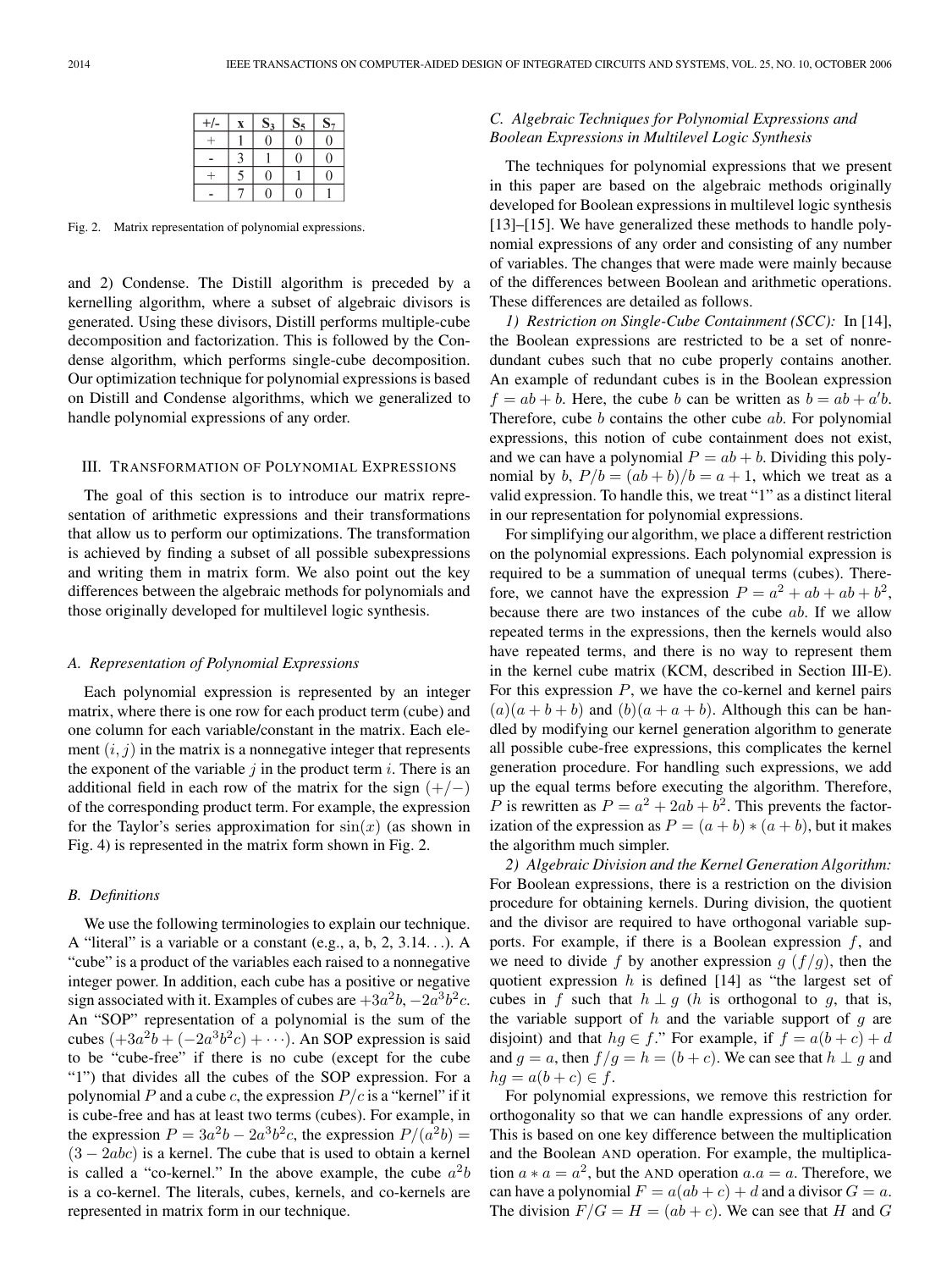$FindKernels(\{P_i\},\{L_i\})$  ${P_i}$  = Set of polynomial expressions;  $\{L_i\}$  = Set of Literals;  ${D_i}$  = Set of Kernels and Co-Kernels =  $\phi$ ;  $\forall$  Expressions P<sub>i</sub> in {P<sub>i</sub>}  ${D_i} = {D_i} \cup {Kernels(0, P_i, \phi)} \cup {P_i, 1};$ return  $\{D_i\}$ ; j.  $Kernels(i, P, d)$  $i = Literal Number$ ;  $P$  = expression in SOP;  $d = Cube;$  $D = Set of Divisors = \phi$ ;  $for (j = i; j < |L|; j++)$ If( $L_j$  appears in more than 1 row)  $F_t = \text{Divide}(P, L_j);$  $\vec{C}$  = Largest Cube dividing each cube of  $F_t$ ; if(  $(L_k \notin C)$   $\forall$   $(k < j)$  )  $F_l = \text{Divide}(F_t, C)$ ; // kernel  $D_i = \text{Merge}(d, C, L_i); \text{// co-kernel}$  $D = D \cup D_1 \cup F_1$ ;  $D = D \cup \textit{Kernels}(j, F_1, D_1);$ return D;  $\textit{Divide}(P, d)$  $P = Expression$ ;  $d = cube$ ;  $Q = set of rows of P that contain cube d;$  $\forall$  Rows R<sub>i</sub> of O  $\forall$  Columns j in the Row  $R_i$  $R_i[j] = R_i[j] - d[j];$  $return Q;$ j Merge $(C_1, C_2, C_3)$  $C_1, C_2, C_3 = cubes;$ Cube  $M$ :  $for(i = 0; i < Number of literals; i++)$  $M[i] = C_1[i] + C_2[i] + C_3[i];$ return M:

Fig. 3. Algorithms for kernel and co-kernel extraction.

are not orthogonal because they share the variable "a". Because the kernel generation algorithm generates kernels by recursive division, we have modified that algorithm to take into account this difference. This algorithm is detailed in Section III-D (Fig. 3).

*3) Finding Single-Cube Intersections:* In the decomposition and factorization methodology of Boolean expressions presented in [14], multiple-term common factors are extracted first

and then single-cube common factors are extracted. For polynomial expressions, we follow the same order. We modify the algorithm for finding single-cube intersections because we have higher order terms. All single-cube common subexpressions can be detected by our method and are described in detail in Sections III-E and IV-B.

### *D. Generation of Kernels and Co-Kernels*

The kernels and co-kernels of polynomial expressions are important because of two reasons. First, all possible minimal algebraic factorizations of an expression can be obtained from the set of kernels and co-kernels of the expression. An algebraic factorization of an expression P is the factorization  $P = C *$  $F_1 + F_2$ , where C is a cube and  $F_1$  and  $F_2$  are subexpressions consisting of a set of terms. This algebraic factorization is called minimal if the only common cube among the set of terms in  $F_1$  is "1."

Second, all multiple-term (algebraic) common subexpressions can be detected by an intersection among the set of kernels. These two properties are illustrated by the following two theorems.

*Theorem 1:* All minimal algebraic factorizations of a polynomial expression can be obtained from the set of kernels and co-kernels of the expression.

*Proof:* Consider the minimal algebraic factorization of  $P = C * F_1 + F_2$ . By definition, the subexpression  $F_1$  is cubefree because the only cube that commonly divides all the terms of  $F_1$  is "1." We have to prove that  $F_1$  is a part of a kernel expression with the corresponding co-kernel C. Let  $\{t_i\}$  be the set of original terms of expression  $P$  that covers the terms in  $F_1$ . Because  $F_1$  is obtained from  $\{t_i\}$ , by dividing it by  $C(F_1)$  ${t_i}/C$ , the common cube of the terms  ${t_i}$  is C. Let  ${t_j}$  be the set of original terms of  $P$  that also have  $C$  as the common cube among them and do not overlap with any of the terms in  $\{t_i\}$ . Now consider the expression  $K_1 = (\{t_i\} + \{t_j\})/C$  $\{t_i\}/C + \{t_j\}/C = F_1 + \{t'_j\}$ , where  $\{t'_j\} = \{t_j\}/C$ . This expression  $K_1$  is cube-free because we know that  $F_1$  is cubefree.  $K_1$  covers all the terms of the original expression  $P$  that contain cube C. Therefore, by definition,  $K_1$  is a kernel of expression  $P$  with the cube  $C$  as the corresponding co-kernel. Because our kernel generation procedure generates all kernels and co-kernels of the polynomial expressions, the kernel  $K_1 =$  $F_1 + \{t'_j\}$  will be generated with the corresponding co-kernel C. Because  $F_1$  is a part of this kernel expression, we proved the theorem.

*Theorem 2:* There is a multiple term common subexpression in the set of polynomial expressions if and only if there is a multiple term intersection among the set of kernels belonging to the expressions.

*Explanation:* By multiple term intersection, we mean an intersection between kernel expressions yielding two or more terms (cubes). For example, when we intersect the kernels  $K_1 = a + bc + d$  and  $K_2 = bc + d + f$ , then there is a multiple term intersection =  $(bc + d)$ .

*Proof:* The "If" case is easy to prove. Let  $K_1$  be the multiple term intersection. It means that there are multiple instances of the subexpression  $K_1$  among the set of expressions. For the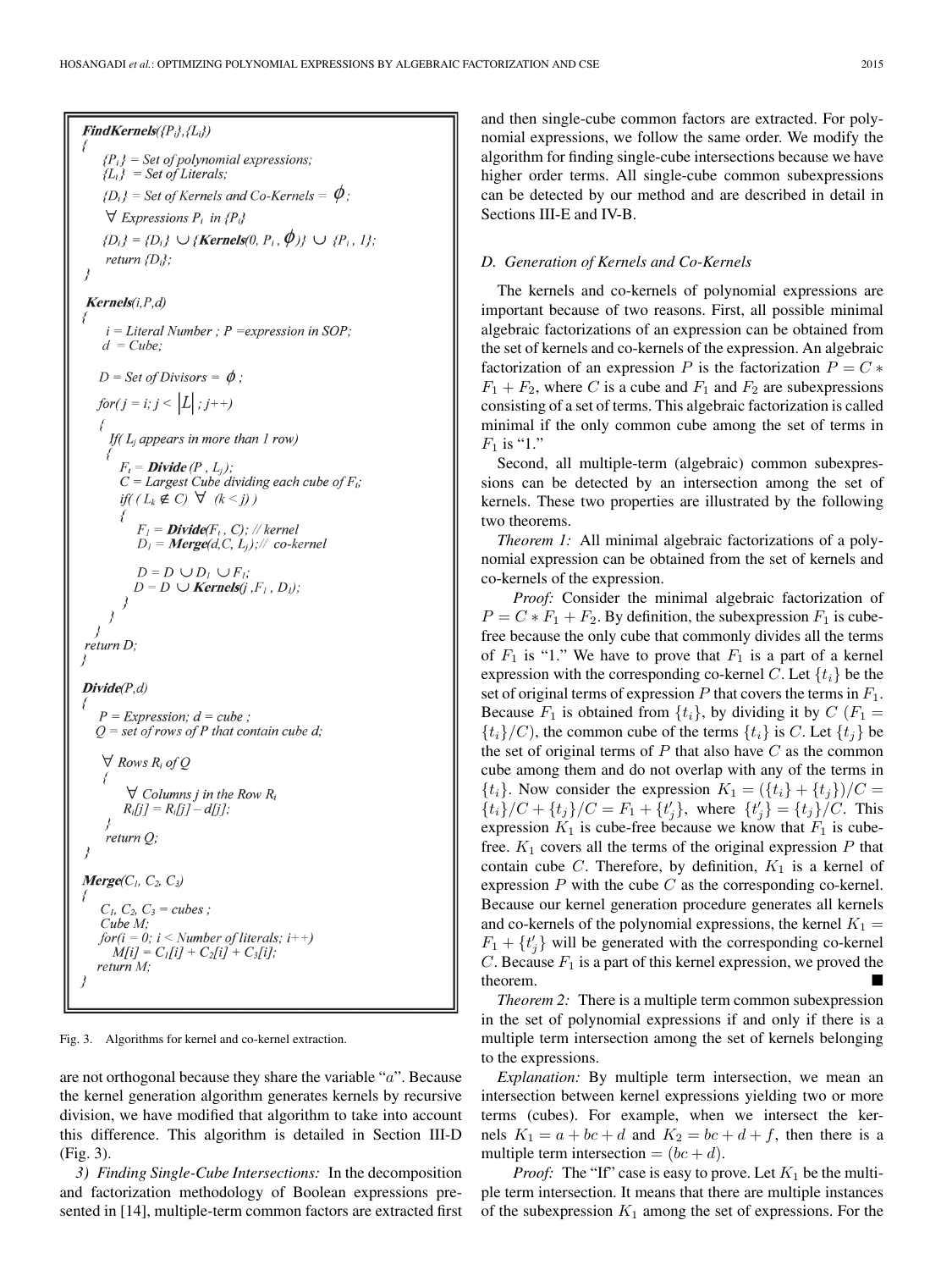$$
\begin{vmatrix}\nsin(x) = x_{(1)} - S_3 x^3_{(2)} + S_5 x^5_{(3)} - S_7 x^7_{(4)} \\
S_3 = 1/3!, \ S_5 = 1/5!, \ S_7 = 1/7!\n\end{vmatrix}
$$

Fig. 4. Evaluation of  $sin(x)$ .

"Only If" case, assume that  $f$  is a multiple term common subexpression among the set of expressions. If the expression  $f$  is cube-free, then  $f$  is a part of some kernel expressions as proved in Theorem 1. Each instance of expression  $f$  will therefore be a part of some kernel expression, and an intersection among the set of kernels will detect the common subexpression  $f$ . If f is not a cube-free expression, then let  $C$  be the biggest cube that divides all terms of f, and let  $f' = f/C$ . The expression  $f'$  is now a cube-free expression, and reasoning as above, each instance of  $f'$  will be detected by an intersection among the set of kernels.

The algorithm for extracting all kernels and co-kernels of a set of polynomial expressions is shown in Fig. 3. This algorithm is analogous to the kernel generation algorithms in [14] and has been generalized to handle polynomial expressions. The main algorithm Kernels is recursive and is called for each expression in the set of polynomial expressions. The arguments to this function are the literal index  $i$  and the cube  $d$ , which is the co-kernel extracted in the previous call to the algorithm. The variables in the set of expressions are ordered randomly (the ordering is inconsequential), and the variable index represents the position of the variable in this order.

Before the first call to the Kernels algorithm, the variable index is initialized to "0" and the cube "d" is initialized to  $\varphi$ . The recursive nature of the algorithm extracts kernels and cokernels within the kernel extracted and returns when there are no kernels present.

The algorithm Divide is used to divide an SOP expression by a cube  $d$ . It first collects those rows that contain cube  $d$  (those rows R such that all elements  $R[i] \ge d[i]$ . The cube d is then subtracted from these rows, and these rows form the quotient. The biggest cube dividing all the cubes of an SOP expression is the cube  $C$  with the greatest literal count (literal count of  $C$  is  $\sum_i C[i]$ ) that is contained in each cube of the expression.

The algorithm Merge is used to find the product of the cubes  $d, C$ , and  $L<sub>j</sub>$ , and is done by adding up the corresponding elements of the cubes. In addition to the kernels generated from the recursive algorithm, the original expression is also added as a kernel with co-kernel "1." Passing the index  $i$  to the Kernels algorithm, checking for  $L_k \notin C$ , and iterating from literal index i to |L| (total number of literals) in the for loop are used to prevent the same kernels from being generated again.

We use the example of the polynomial shown in Fig. 4 to explain our technique. The numbers in the subscripts for each term indicate the term number in the set of expressions. This polynomial is a Taylor's series approximation for  $sin(x)$ . The literal set is  $\{L\} = \{x, S_3, S_5, S_7\}$ . Dividing first by x gives  $F_t = (1 - S_3x^2 + S_5x^4 - S_7x^6)$ . There is no cube that divides it completely, so we record the first kernel  $F_1 = F_t$  with cokernel  $x$ . In the next call to the Kernels algorithm, dividing  $F$ by x gives  $F_t = -S_3x + S_5x^3 - S_7x^5$ .

The biggest cube dividing this completely is  $C = x$ . Dividing  $F_t$  by C gives our next kernel  $F_1 = (-S_3 + S_5x^2 - S_7x^4)$ and the co-kernel is  $x * x * x = x^3$ . In the next iteration, we obtain the kernel  $S_5 - S_7x^2$  with co-kernel  $x^5$ . Finally, we also record the original expression for  $sin(x)$  with co-kernel "1." The set of all co-kernels and kernels generated is  $[x](1 S_3x^2 + S_5x^4 - S_7x^6);$   $[x^3](-S_3 + S_5x^2 - S_7x^4);$   $[x^5](S_5 S_7x^2$ ; [1]( $x - S_3x^3 + S_5x^5 - S_7x^7$ ).

#### *E. Constructing KCM*

All kernel intersections and multiple-term factors can be identified by arranging the kernels and co-kernels in matrix form. There is a row in the matrix for each kernel (co-kernel) generated and a column for each distinct cube of a kernel generated. The KCM for our  $sin(x)$  expression is shown in Fig. 5. The kernel corresponding to the original expression (with co-kernel "1") is not shown for ease of presentation. An element  $(i, j)$  of the KCM is "1" if the product of the co-kernel in row i and the kernel cube in column  $i$  gives a product term in the original set of expressions. The number in the parenthesis in each element represents the term number that it represents. A "rectangle" is a set of rows and columns of the KCM such that all the elements are "1." The "value" of a rectangle is the weighed sum of the number of operations saved by selecting the common subexpression or factor corresponding to that rectangle. Selecting the optimal set of common subexpressions and factors is equivalent to finding a maximum valued covering of the KCM and is analogous to the minimum weighed rectangular covering problem described in [15], which is NP-hard. We use a greedy iterative algorithm described in Section IV-A, where we pick the best prime rectangle in each iteration. A "prime rectangle" is a rectangle that is not covered by any other rectangle and thus has more value that any rectangle it covers.

Given a rectangle with the parameters  $R$  as the number of rows,  $M(R_i)$  as the number of multiplications in row (cokernel) i, C as the number of columns,  $M(C_i)$  as the number of multiplications in column (kernel cube)  $j$ , we can calculate its value.

Each element  $(i, j)$  in the rectangle represents a product term equal to the product of co-kernel i and kernel cube j, which has a total number of  $M(R_i) + M(C_j) + 1$  multiplications. The total number of multiplications represented by the whole rectangle is equal to  $R * \sum_{C} M(C_j) + C * \sum_{R} M(R_i) + C$  $R * C$ . Each row in the rectangle has  $C - 1$  additions for a total of  $R * (C - 1)$  additions. By selecting the rectangle, we extract a common factor with  $\sum_{C} M(C_j)$  multiplications and  $C - 1$  additions. This common factor is multiplied by each row, which leads to a further  $\sum_{R} M(R_i) + R$  multiplications. The value of the rectangle can be described as the weighed sum of the savings in the number of multiplications and additions and is given by

Value<sub>1</sub> = 
$$
m * \left\{ (C - 1) * \left( R + \sum_{R} M(R_i) \right) + (R - 1) * \left( \sum_{C} M(C_j) \right) + (R - 1) * (C - 1).
$$
 (1)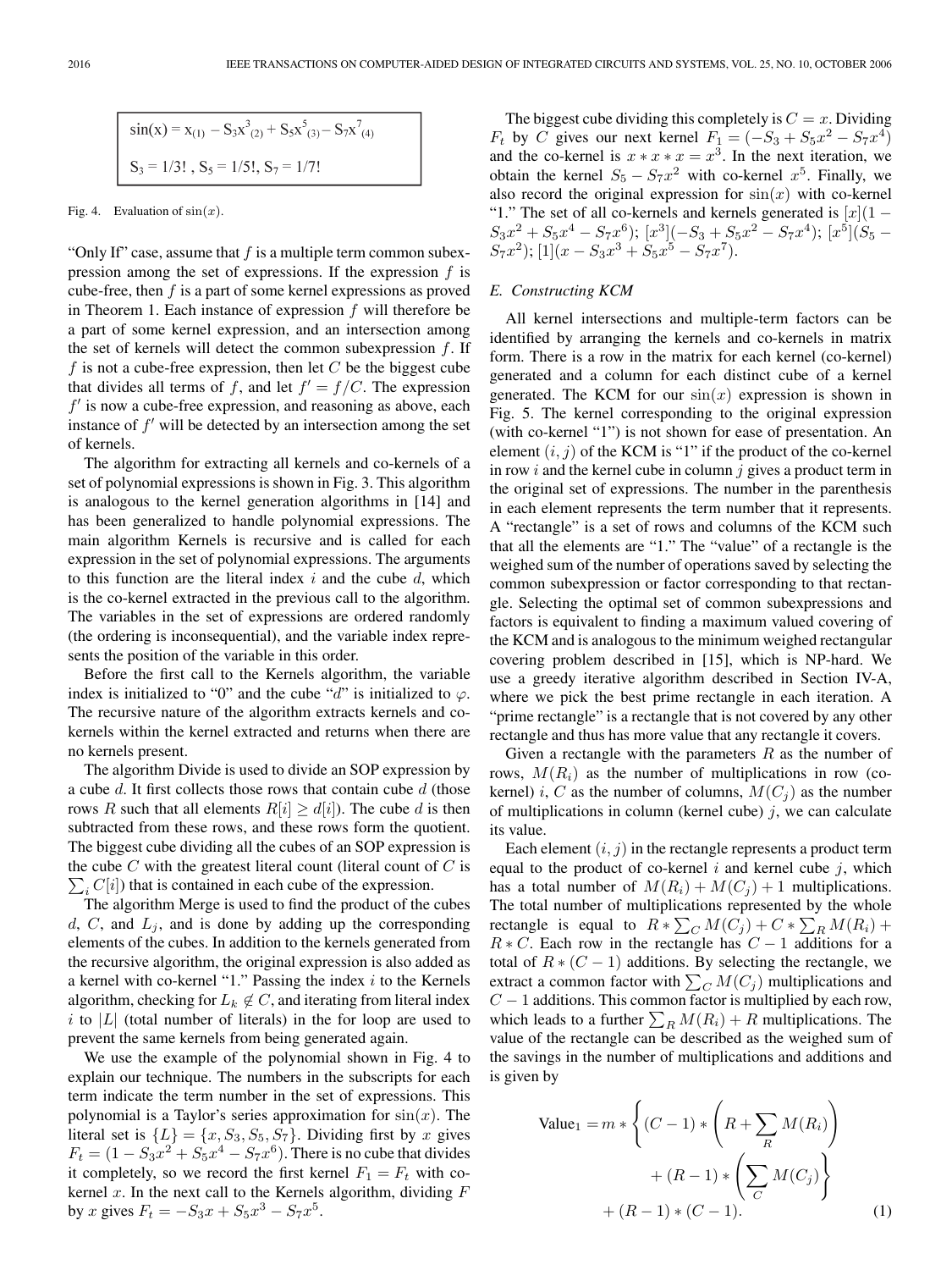|        |                   | $\sim$<br>-эзл | 55 <sub>A</sub> | $\mathbf C$<br>$-57X$ | - 33 | 5A | - 1<br>-97A | - 35 | . .  |
|--------|-------------------|----------------|-----------------|-----------------------|------|----|-------------|------|------|
|        | $\mathbf{w}$<br>A | (2)            | (3)             | 1(4)                  |      |    |             |      |      |
| ⌒<br>∸ | ≖                 |                |                 |                       | (2)  |    | (4)         |      |      |
| ◠<br>J | ▴                 |                |                 |                       |      |    |             | 1(3) | 1(4) |

Fig. 5. KCM for  $sin(x)$  example.

The weighing factor  $m$  can be selected by the designer depending on the relative cost of multiplication and addition on the target architecture. For example, multiplication takes about five times more cycle time than addition on an ARM processor [27]. For custom hardware synthesis, multiplication has a much higher power consumption compared to addition. In [28], the average energy consumption of a multiplier is about 40 times that of an adder at 5 V.

#### *F. Constructing Cube Literal Incidence Matrix (CIM)*

KCM allows the detection of multiple cube common subexpressions and factors. All possible cube intersections can be identified by arranging the cubes in a matrix, where there is a row for each cube and a column for each literal in the set of expressions. The CIM for our  $sin(x)$  expression is shown in Fig. 2.

Each cube intersection appears in the CIM as a rectangle. A "rectangle" in the CIM is a set of rows and columns such that all the elements are nonzero. This CIM provides a canonical representation of the cubes of the expression, which enables the detection of all single-cube common subexpressions, as is illustrated by the following theorem.

*Theorem 3:* There is a single-cube common subexpression in the set of polynomial expressions if and only if there is a rectangle with more than one row in the cube intersection matrix (CIM).

*Proof:* For the "If" case, assume that there is a rectangle with more than one row in the CIM. The elements of this rectangle are nonzero by definition. Let  $C$  be the biggest common cube that is obtained from the minimum values in each column of the rectangle. This cube  $C$  is the single-cube common subexpression. For the "Only If" case, assume that there is a common cube D in the set of expressions. Let  $\{v_d\}$ be the set of variables that cube  $D$  is made of. There will be nonzero values in the columns corresponding to the variables  ${v_d}$  for each term that contains cube D. As a result, a rectangle containing the columns corresponding to the variables  $\{v_d\}$  will be formed. Thus, the theorem is proved.

The value of a rectangle is the number of multiplications saved by selecting the single-term common subexpression corresponding to that rectangle. The best set of common cube intersections is obtained by a maximum-valued covering of the CIM. We use a greedy iterative algorithm described in Section III-B, where we select the best prime rectangle in each iteration. The common cube  $C$  corresponding to the prime rectangle is obtained by finding the minimum value in each column of the rectangle. The value of a rectangle with  $R$  rows can be calculated as follows.

Let  $\sum C[i]$  be the sum of integer powers in the extracted cube C. This cube saves  $\sum C[i] - 1$  multiplications in each



Fig. 6. Algorithm for finding kernel intersections.

row of the rectangle. The cube itself needs  $(\sum C[i] - 1)$  multiplications to compute. Therefore, the value of the rectangle is given by

Value<sub>2</sub> = 
$$
(R - 1) * (\sum C[i] - 1)
$$
. (2)

## IV. FACTORING AND ELIMINATING COMMON SUBEXPRESSIONS

In this section, we present two algorithms that detect kernel and cube intersections. We first extract kernel intersections and eliminate all multiple-term common subexpressions and factors. We then extract cube intersections from the modified set of expressions and eliminate all single-cube common subexpressions.

#### *A. Extracting Kernel Intersections*

The algorithm for finding kernel intersections is shown in Fig. 6 and is analogous to the Distill procedure [14] in logic synthesis. It is a greedy iterative algorithm in which the best prime rectangle is extracted in each iteration. In the outer loop, kernels and co-kernels are extracted for the set of expressions  $\{p_i\}$ , and KCM is formed from that. The outer loop exits if there is no favorable rectangle in the KCM. Each iteration in the inner loop selects the most valuable rectangle, if present, based on our value function in (1).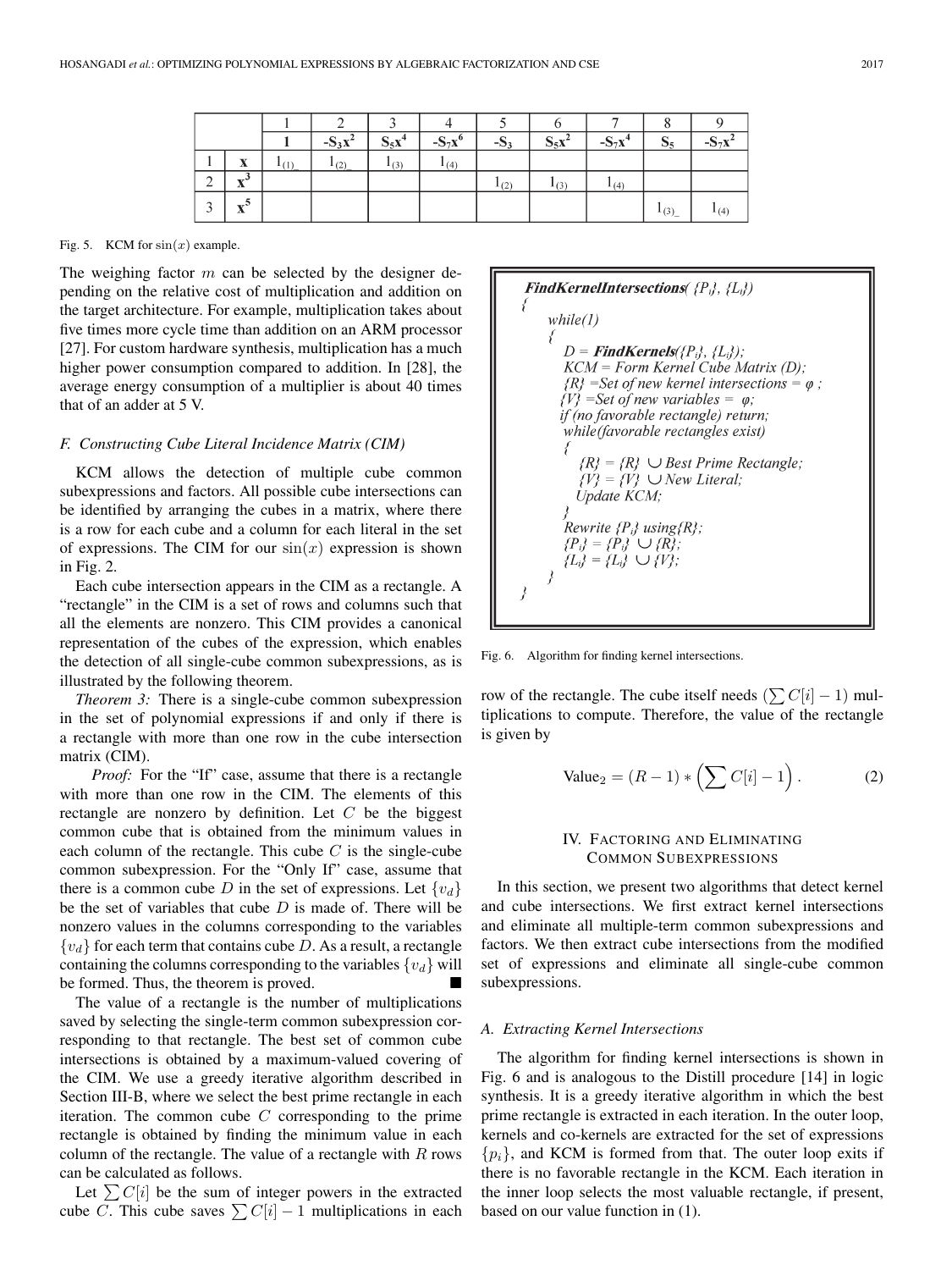|   |    |     | 2    | з     |           |
|---|----|-----|------|-------|-----------|
|   |    |     | ď    | $S_5$ | s.,       |
|   | ×  | (1) | 1(2) |       |           |
| 2 | x' |     |      | 1(4)  | $1_{(5)}$ |

Fig. 7. KCM (second iteration).

| $sin(x) = (xd_3)_{(1)}$                                                 |  |
|-------------------------------------------------------------------------|--|
| $d_3 = (1)_{(2)} + (x^2 d_1)_{(3)}$                                     |  |
| $d_2 = (S_5)_{(4)} - (x^2S_7)_{(5)}$                                    |  |
| $\overrightarrow{d_1} = (x^2 \overrightarrow{d_2})_{(6)} - (S_3)_{(7)}$ |  |

Fig. 8. Expressions after kernel intersection.

This rectangle is added to the set of expressions, and a new literal is introduced to represent this rectangle. The KCM is then updated by removing those 1s in the matrix that correspond to the terms covered by the selected rectangle. For example, for the KCM for the  $sin(x)$  expression shown in Fig. 5, consider the rectangle that is formed by the row {2} and the columns  ${5, 6, 7}$ . This is a prime rectangle having  $R = 1$  row and  $C = 3$  columns. The total number of multiplications in rows  $\sum_R M(R_i)$  is 2 and total number of multiplications in the columns  $\sum_{C} M(C_i)$  is 6. Using the value function in (1), the value of this rectangle is  $6 * m$   $(m \ge 1)$ . This is the most valuable rectangle and is selected. Because this rectangle covers the terms 2, 3, and 4, the elements in the matrix corresponding to these terms are deleted. No more favorable (valuable) rectangles are extracted in this KCM, and now we have two expressions, after rewriting the original expression for  $sin(x)$ , i.e.

$$
\sin(x) = x_{(1)} + (x^3 d_1)_{(2)}
$$
  
\n
$$
d_1 = (-S_3)_{(3)} + (S_5 x^2)_{(4)} - (S_7 x^4)_{(5)}.
$$

Extracting kernels and co-kernels as before, we have the KCM shown in Fig. 7. Again, the original expressions for  $sin(x)$ and  $d_1$  are not included in the matrix to simplify representation. From this matrix, we can extract two favorable rectangles corresponding to  $d_2 = (S_5 - S_7x^2)$  and  $d_3 = (1 + x^2d_1)$ . No more rectangles are extracted in the subsequent iterations, and the set of expressions can now be written as shown in Fig. 8.

#### *B. Extracting Cube Intersections*

The Distill algorithm discussed in the previous section could find only multiple-term (two or more) common subexpressions. We need an algorithm that can find single-term common subexpressions. We do this optimization by means of a CIM, which was discussed in Section III-F. Single-term common subexpressions appear as rectangles in this matrix, where the rectangle entries can have any nonzero integers. The optimization is performed by iteratively eliminating the rectangle having the most savings. For example, consider the three terms  $F_1 = a^2b^3c$ ,  $F_2 = a^3b^2$ , and  $F_3 = b^2c^3$ . The CIM for these expressions is shown in Fig. 9(a).



Fig. 9. Extracting single-term common subexpressions.

A rectangle with rows corresponding to  $F_1$  and  $F_2$  and columns corresponding to the variables  $a$  and  $b$  yields the common subexpression  $d_1 = a^2b^2$ . Rewriting the CIM, we get the matrix shown in Fig. 9(b). Another rectangle with rows corresponding to  $F_1$  and  $F_3$  and columns corresponding to the variables  $b$  and  $c$  is obtained, eliminating the common subexpression  $d_2 = b * c$ . After rewriting, we get the CIM as shown in Fig. 9(c). No more favorable rectangles can be found in this matrix, and we can stop here.

The algorithm for finding the cube intersection is done at the end of the Distill algorithm and is shown in Fig. 10. In each iteration of the inner loop, the best prime rectangle is extracted using the value function in (2). The cube intersection corresponding to this rectangle is extracted from the minimum value in each column of the rectangle. After each iteration of the inner loop, the CIM is updated by subtracting the extracted cube from all rows in the CIM in which it is contained (Collapse procedure). Coming back to our  $sin(x)$  example, consider the CIM in Fig. 11 for the set of expressions in Fig. 8. The prime rectangle consisting of the rows  $\{3, 5, 6\}$  and the column  $\{1\}$ is extracted, which corresponds to the common subexpression  $C = x<sup>2</sup>$ . Using (2), we can see that this rectangle saves two multiplications. This is the most favorable rectangle and is chosen. No more cube intersections are detected in the subsequent iterations. A literal  $d_4 = x^2$  is added to the expressions that can now be written as in Fig. 12.

#### *C. Complexity and Quality of Presented Algorithms*

The complexity of the kernel generation algorithm (Fig. 3) depends on the number of variables, the number of terms, the order of the expressions, and the distribution of the variables in the original terms. We do not provide an analysis of the worst case for the kernel generation algorithm. In each iteration, most of the time is spent in enumerating all the rectangles to find the most valuable rectangle. In the worst case, the kernel intersection matrix (KIM) can have a structure like the one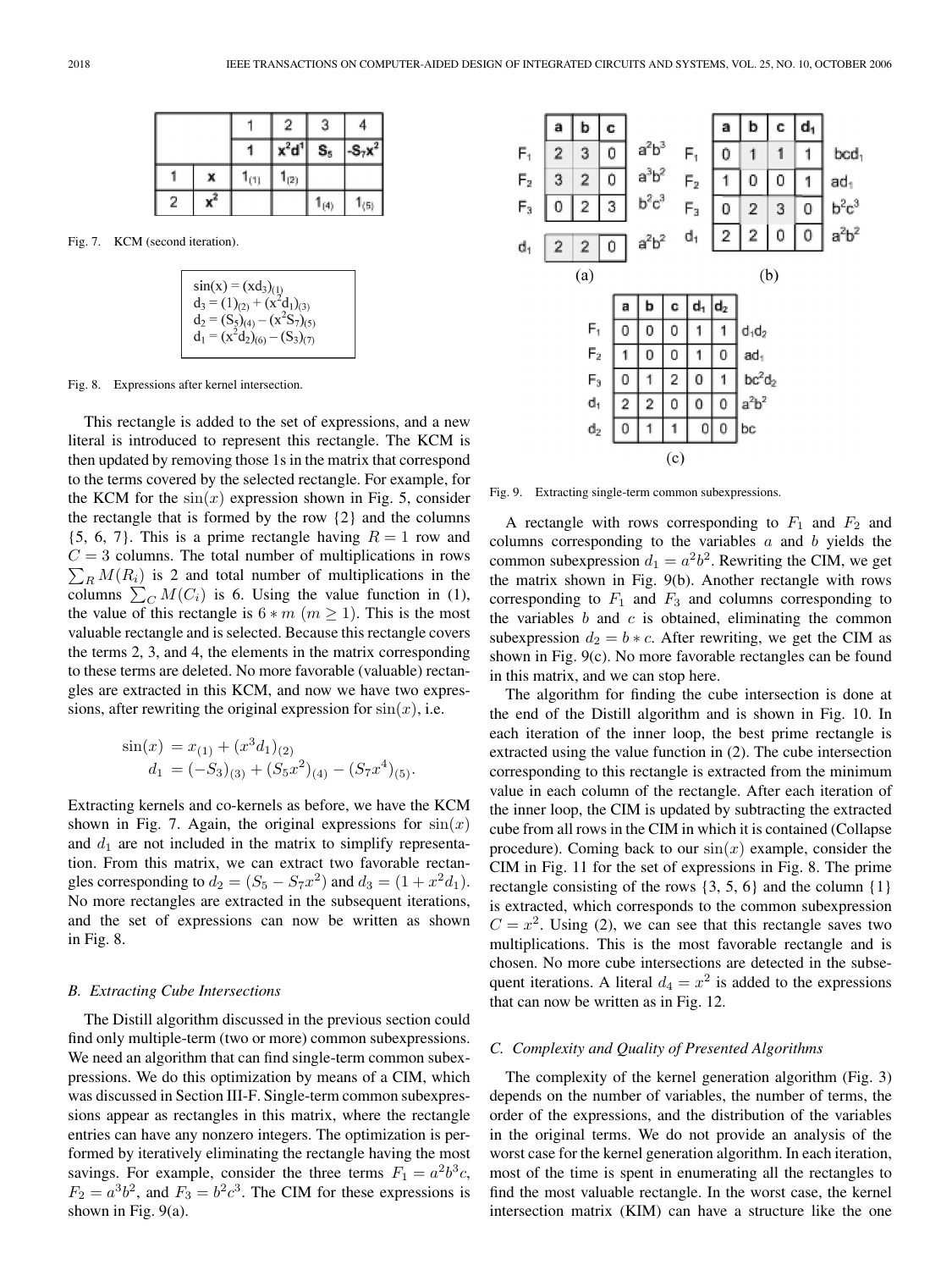| <b>FindCubeIntersections</b> ( $\{P_i\}$ , $\{L_i\}$ )                                                                                           |
|--------------------------------------------------------------------------------------------------------------------------------------------------|
| ł<br>while(1)                                                                                                                                    |
| ł<br>$M = Cube$ Literal incidence Matrix<br>$\{V\}$ = Set of new variables = $\varphi$ ;                                                         |
| $\{C\}$ = Set of new cube intersections = $\varphi$ ;<br>if(no favorable rectangle present) return;                                              |
| while(Favorable rectangles exist)                                                                                                                |
| Find $B = Best Prime Rectangle;$<br>$\{C\} = \{C\}$ $\cup$ Cube corresponding to B;<br>$\{V\} = \{V\} \cup New \ Literal;$<br>$Collapse(M, B)$ ; |
| $M = M \cup \{C\};$<br>$\{L_i\} = \{L_i\} \cup \{V\};$                                                                                           |
| $\bigg\}$                                                                                                                                        |
| Collapse(M, B)                                                                                                                                   |
| $\forall$ rows i of M that contain cube B<br>$\forall$ columns j of B                                                                            |
| $M[i][i] = M[i][i] - B[i];$                                                                                                                      |

Fig. 10. Algorithm for finding cube intersections.

| erm | $+/-$     |   | 2  | 3     | 4              | 5 | 6              |       | 8              |
|-----|-----------|---|----|-------|----------------|---|----------------|-------|----------------|
|     |           | x | d. | $d_2$ | $\mathbf{d}_3$ |   | $\mathbf{S}_3$ | $S_5$ | $\mathbf{S}_7$ |
|     | +         |   | 0  | 0     | 1              | 0 | 0              | 0     | 0              |
| 2   | +         | 0 | 0  | 0     | 0              | 1 | 0              | 0     | 0              |
| 3   |           | 2 |    | 0     | 0              | 0 | 0              | 0     | 0              |
| 4   | $\pmb{+}$ | 0 | 0  | 0     | 0              | 0 | 0              |       | 0              |
| 5   |           | 2 | 0  | 0     | 0              | 0 | 0              | 0     |                |
| 6   | +         | 2 | 0  |       | 0              | 0 | 0              | 0     | 0              |
| 7   |           | 0 | Ŏ  | 0     | 0              | 0 |                | 0     | 0              |

Fig. 11. CIM for expressions in Fig. 8.

| $d_4 = x^*x$            |
|-------------------------|
| $d_2 = S_5 - S_7 * d_4$ |
| $d_1 = d_2 * d_4 - S_3$ |
| $d_3 = d_1 * d_4 + 1$   |
| $sin(x) = x*d_3$        |
|                         |

Fig. 12. Final optimization of  $sin(x)$  example.

shown for the square matrix in Fig. 13, where all elements, except the ones on the diagonal, are nonzero.

In such a scenario, the number of rectangles generated is exponential in the number of rows/columns in the matrix. The number of rows in the matrix is equal to the number of kernels that are generated, and the number of columns is equal to the number of distinct kernel cubes. The algorithm for finding

|   | 1 | 1              | 1 | 1              |
|---|---|----------------|---|----------------|
| 1 |   | $\overline{1}$ | 1 | $\overline{1}$ |
| 4 | 1 |                |   |                |
| 1 | 1 | 1              |   |                |
| đ | 4 | ł              |   |                |

Fig. 13. Worst case complexity for finding kernel intersections.

single-cube intersections also has a worst case exponential complexity when the CIM is of the form shown in Fig. 13. The number of rows of the CIM is equal to the number of terms, and the number of columns is equal to the number of literals in the set of expressions.

The algorithms that we presented are greedy heuristic algorithms. To the best of our knowledge, there has been no previous work done for finding an optimal solution to the CSE problem. An optimal solution can be generated by a brute force exploration of the entire search space where all possible subexpressions in different selection orderings are explored. Because this is impractical for even moderately sized examples, we do not compare our solution with the optimal one. For our greedy heuristic, the average run time for the examples that we investigated is only 0.45 s.

#### V. EXPERIMENTAL RESULTS

The goal of our experiments was to investigate the usefulness of our technique in reducing the number of operations in polynomial expressions occurring in some real applications. We found polynomial expressions to be prevalent in signal processing [29] and in three-dimensional (3-D) computer graphics [10]. We optimized the polynomials using different methods, CSE, Horner form, and our algebraic technique. We used the Jouletrack simulator [30] to estimate the reduction in latency and energy consumption for computing the polynomials on the StrongARM SA1100 microprocessor. We used the same set of randomly generated inputs for simulating the different programs. Table I shows the result of our experiments, where we compare the savings in the number of operations produced by our method over CSE and the Horner form. The first two examples are obtained from source codes from signal processing applications [29], where the polynomials are obtained by approximating trigonometric functions by their Taylor series expansions. The next four examples are multivariate polynomials obtained from 3-D computer graphics [22]. The results show that our optimizations reduce the number of multiplications on an average by 34% over CSE and by 34.9% over Horner. The number of additions is the same in all examples. This is because all the savings are produced by efficient factorization and elimination of single-term common subexpressions, which only reduce the number of multiplications. The average run time for our technique for these examples was only 0.45 s.

The results also show the effect of simulation on the StrongARM SA1100 processor, where we observe an average latency reduction of 26.7% over CSE and 26.1% over the Horner scheme. We also observed an energy reduction of 26.4% over CSE and 26.3% over the Horner scheme. The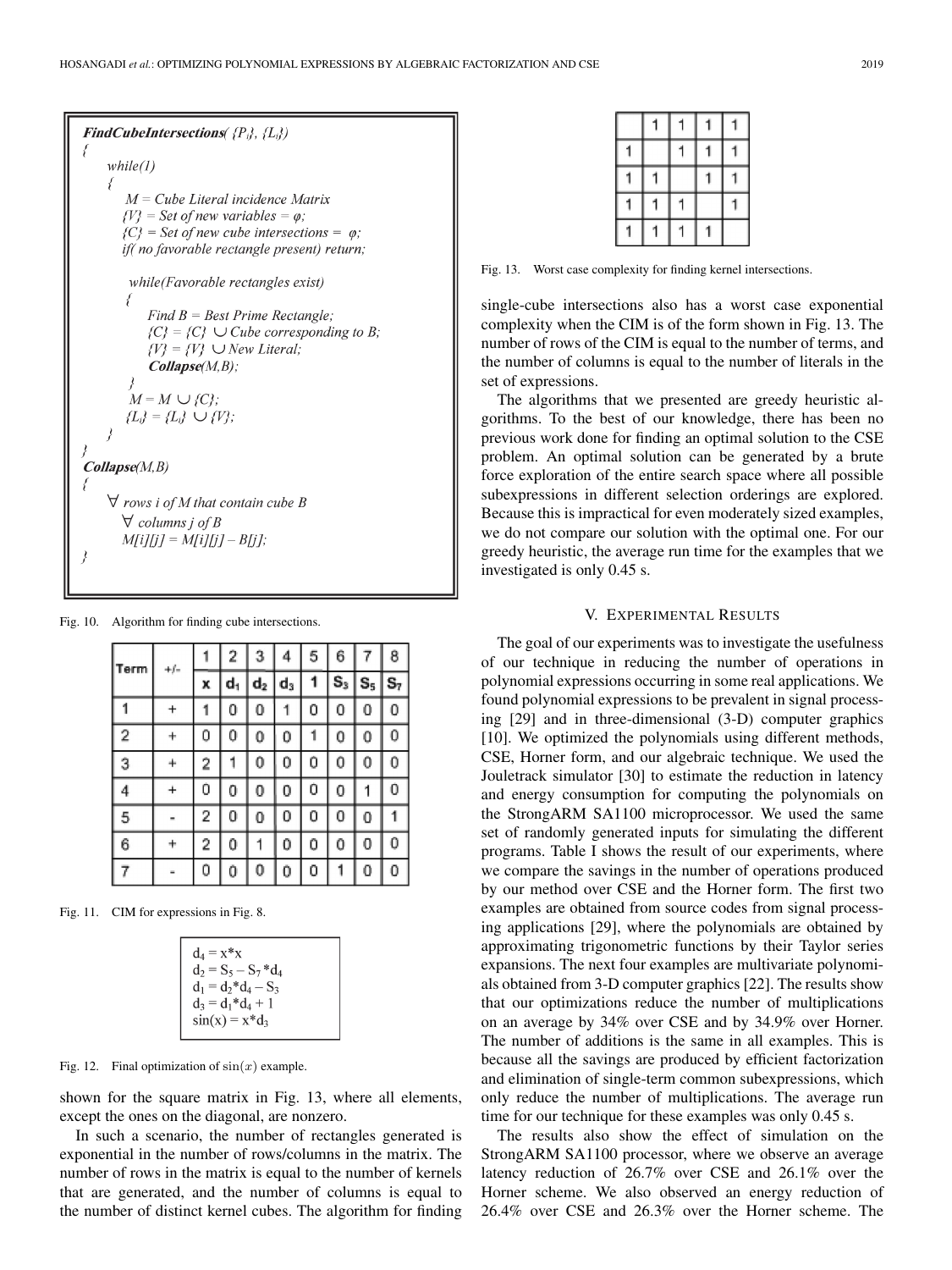TABLE I COMPARING NUMBER OF ADDITIONS (A) AND MULTIPLICATIONS (M) PRODUCED BY DIFFERENT METHODS

|                | Application              | <b>Function</b>    | Unoptimized |    |                | <b>Using</b><br>CSE |     | <b>Using</b><br><b>Horner</b> |                | <b>Using our</b><br><b>Algebraic</b><br>Technique |                | <b>Reduction in Latency and Energy</b><br>consumption for execution on<br><b>StrongARM SA1100</b> |                   |               |
|----------------|--------------------------|--------------------|-------------|----|----------------|---------------------|-----|-------------------------------|----------------|---------------------------------------------------|----------------|---------------------------------------------------------------------------------------------------|-------------------|---------------|
|                |                          |                    |             |    |                |                     |     |                               |                |                                                   |                | <b>CSE</b>                                                                                        | Horner            |               |
|                |                          |                    | А           | M  | А              | M                   | А   | M                             | А              | M                                                 | Latency<br>(%) | Energy<br>$(\%)$                                                                                  | Latency<br>$(\%)$ | Energy<br>(%) |
|                | Fast<br>Convolution      | <b>FFT</b>         | 7           | 56 | $\overline{7}$ | 20                  |     | 30                            |                | 10                                                | 26.8           | 26.1                                                                                              | 44.0              | 42.3          |
| $\overline{2}$ | Gaussian<br>noise filter | <b>FIR</b>         | 6           | 34 | 6              | 23                  | 6   | 20                            | 6              | 13                                                | 30.5           | 26.4                                                                                              | 16.5              | 16.1          |
| 3              | Graphics                 | quartic-<br>spline | 4           | 23 | $\overline{4}$ | 16                  | 4   | 17                            | 4              | 13                                                | 7.0            | 10.7                                                                                              | 35.5              | 35.1          |
| $\overline{4}$ | Graphics                 | quintic-<br>spline | 5           | 34 | 5              | 22                  | 5   | 23                            | 5              | 16                                                | 23.4           | 24.8                                                                                              | 23.3              | 26.2          |
| 5              | Graphics                 | chebyshev          | 8           | 32 | 8              | 18                  | 8   | 18                            | 8              | 11                                                | 33.4           | 31.3                                                                                              | 27.5              | 25.4          |
| 6              | Graphics                 | cosine-<br>wavelet | 17          | 43 | 17             | 23                  | 17  | 20                            | $\overline{7}$ | 17                                                | 39.1           | 39.0                                                                                              | 9.7               | 12.8          |
|                | Average                  |                    | 7.8         | 37 | 7.8            | 20.3                | 7.8 | 21.3                          | 7.8            | 13.3<br>26.7                                      |                | 26.4                                                                                              | 26.1              | 26.3          |

TABLE II SYNTHESIS RESULTS WITH MINIMUM HARDWARE CONSTRAINTS

|                | Area $(\% )$<br>$\rm _{(I)}$ |         |      | Energy @5V<br>(%)<br>(II) |              | <b>Energy Delay @5V</b><br>(%)<br>(III) |      | Energy (scaled voltage) (%)<br>(IV) |  |  |
|----------------|------------------------------|---------|------|---------------------------|--------------|-----------------------------------------|------|-------------------------------------|--|--|
|                | C                            | Н       | C    | H                         | C<br>Н       |                                         | C    | Н                                   |  |  |
|                | 18.6                         | 6.5     | 33.5 | 69.9                      | 58.4         | 90.8                                    | 88.9 | 99.0                                |  |  |
| $\overline{2}$ | 7.5                          | 0.1     | 13.6 | 25.6                      | 20.4         | 39.4                                    | 24.6 | 49.5                                |  |  |
| 3              | 0.3                          | $-4.2$  | 21.6 | 29.3                      | 39.0         | 48.8                                    | 52.2 | 64.6                                |  |  |
| 4              | $-7.5$                       | $-24.2$ | 29.4 | 10.4                      | 47.6         | 25.9                                    | 62.2 | 36.9                                |  |  |
| 5              | 5.6                          | 2.5     | 37.0 | 28.7                      | 57.1         | 46.1                                    | 74.3 | 59.8                                |  |  |
| 6              | 3.7<br>44.8<br>2.0<br>36.8   |         | 62.8 | 54.8                      | 78.3         | 69.7                                    |      |                                     |  |  |
| Average        | 4.7                          | $-2.8$  | 30.0 | 33.4                      | 50.9<br>47.5 |                                         | 63.4 | 63.2                                |  |  |

energy consumption measure by the simulator [30] is only for the processor core.

We synthesized the polynomials optimized by CSE, Horner, and our algebraic method to observe the improvements for hardware implementation. We synthesized the polynomials using Synopsys Behavioral Compiler and Synopsys Design Compiler using the 1.0  $\mu$  power2\_sample.db technology library, with a clock period of 40 ns, operating at 5 V. We used this library because it was the only one we had that was characterized for power consumption. We used the Synopsys DesignWare library for the functional units. The adder and multiplier in this library took one clock cycle and two clock cycles, respectively, at this clock period. We synthesized the designs with both minimum hardware constraints and medium hardware constraints. We then interfaced the Synopsys Power Compiler with the Verilog RTL simulator VCS to capture the total power consumption including switching, short circuit, and leakage power. All the polynomials were simulated with the same set of randomly generated inputs.

Table II shows the synthesis results when the polynomials were scheduled with minimum hardware constraints. Typically, the hardware allocated consisted of a single adder, a single multiplier, registers, and control units. We measured the reduction in area, energy, and energy-delay product of the polynomials optimized using our technique over the polynomials optimized using CSE (C) and Horner transform (H). The results show that

there is not much difference in area for the different implementations, but there is a significant reduction in total energy consumption (average 30% over CSE and 33.4% over Horner) and energy delay product (average 47.5% over CSE and 50.9% over Horner). Because our technique gave significantly reduced latency, we estimated the savings in energy consumption for the same latency using voltage scaling.

We obtained the scaled down voltage for the new latency using the library parameters and estimated the new energy consumption using the quadratic relationship between the energy consumption and the supply voltage. This voltage scaling was done by comparing the latencies obtained by our technique with that of CSE and Horner separately.

The results (Column IV) show an energy reduction of 63.4% over CSE (C) and 63.2% over Horner (H) with voltage scaling. Table III shows the synthesis results for medium hardware constraints. Medium hardware implementations tradeoff area for energy efficiency. Although they have a larger area, they have a shorter schedule and lesser energy consumption compared to those produced from minimum hardware constraints. We constrained the Synopsys Behavioral Compiler to allocate a maximum of four multipliers for each example. Table IV shows the number of adders (A) and multipliers (M) allocated for the different implementations. The scheduler will allocate fewer multipliers than four if the same latency can be achieved by the fewer number of resources.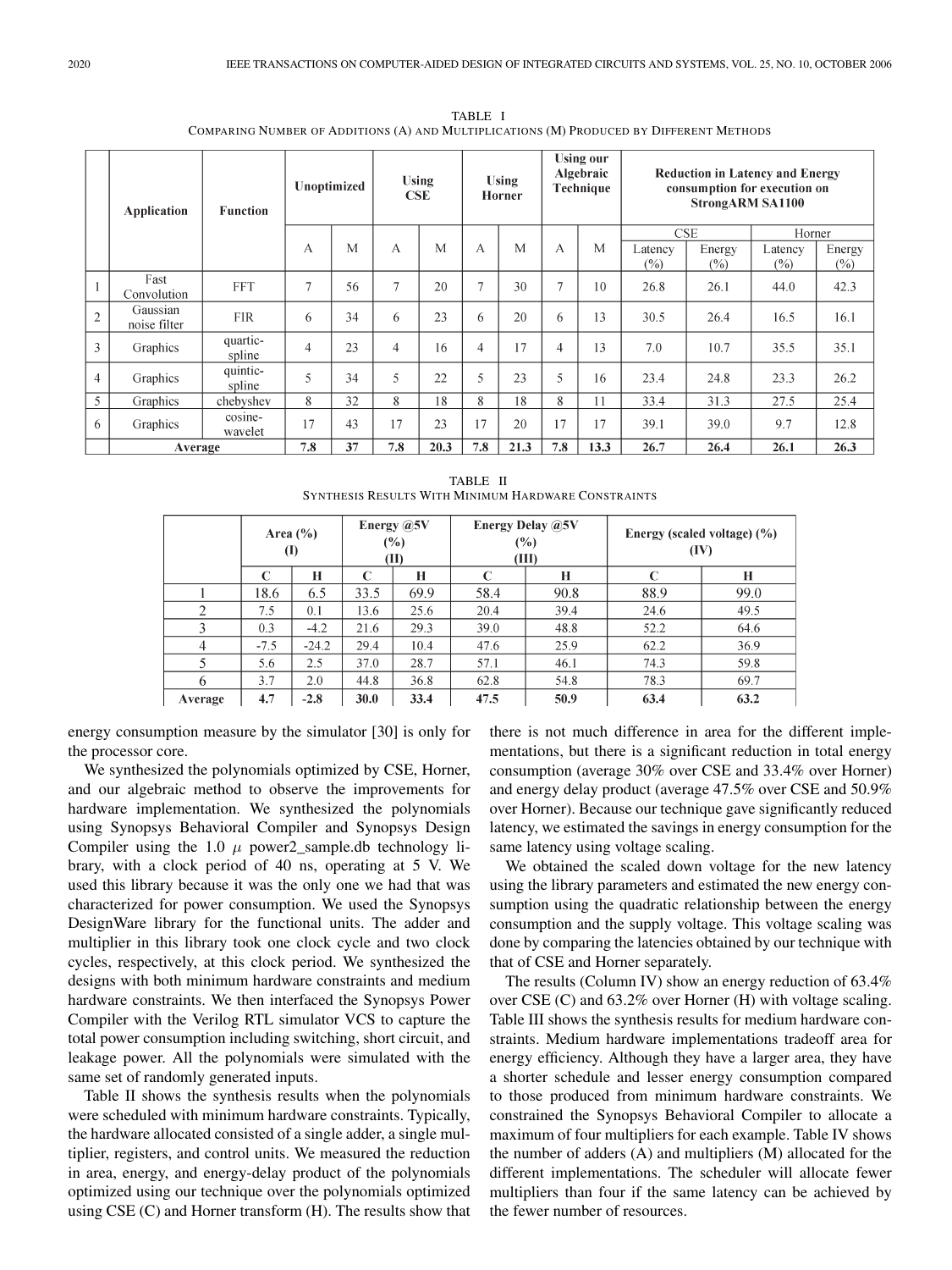TABLE III SYNTHESIS RESULTS WITH MEDIUM HARDWARE CONSTRAINTS

|         |                  | Area $(\% )$ |      | <b>Energy</b><br>@5V<br>(%) | <b>Energy</b><br><b>Delay</b><br>@5V(%) |      |  |
|---------|------------------|--------------|------|-----------------------------|-----------------------------------------|------|--|
|         | $\mathbf C$<br>Н |              | C    | H                           | C                                       | Н    |  |
|         | 44.0             | 48.0         | 9.8  | 63.9                        | $-12.7$                                 | 81.0 |  |
| 2       | 30.5             | 3.9          | 16.1 | 39.2                        | 9.7                                     | 44.1 |  |
| 3       | 14.8             | 1.0          | 9.7  | 29.6                        | 20.3                                    | 58.7 |  |
| 4       | 8.3              | 3.7          | 42.5 | 29.1                        | 44.9                                    | 37.0 |  |
| 5       | 8.9              | 9.0          |      | 29.5                        | 39.5                                    | 40.6 |  |
| 6       | 8.0<br>6.6       |              | 41.4 | 40.8                        | 58.4                                    | 59.7 |  |
| Average | 19.0             | 12.0         | 24.6 | 38.7                        | 26.7                                    | 53.5 |  |

TABLE IV MULTIPLIERS (M) AND ADDERS (A) ALLOTTED WITH MEDIUM HARDWARE CONSTRAINTS

| CSE |  |  | Horner   Our Technique |  |
|-----|--|--|------------------------|--|
|     |  |  |                        |  |
|     |  |  |                        |  |
|     |  |  |                        |  |
|     |  |  |                        |  |
|     |  |  |                        |  |
|     |  |  |                        |  |
|     |  |  |                        |  |

The results show a significant reduction in total energy consumption (average 24.6% over CSE (C) and 38.7% over the Horner (H) scheme) as well as energy delay product (average 26.7% over CSE and 53.5% over Horner). We obtain reduction in energy delay product for every example except for the first one, where the energy delay product for the expression synthesized using CSE is 12.7% less than that produced by our method. This is because the latency of the CSE-optimized expression when four multipliers are used is much less compared to the one optimized using our algebraic method (which uses two multipliers). The delay for the Horner scheme is much worse than both CSE and our technique because the nested additions and multiplications of the Horner scheme typically result in a longer critical path.

#### ACKNOWLEDGMENT

The authors would like to thank the reviewers for their detailed feedback. They would also like to thank T. Sidle at Fujitsu Laboratories of America for his assistance.

#### **REFERENCES**

- [1] S. S. Muchnick, *Advanced Compiler Design and Implementation*. San Mateo, CA: Morgan Kaufmann, 1997.
- [2] R. Allen and K. Kennedy, *Optimizing Compilers for Modern Architectures*. San Mateo, CA: Morgan Kaufmann, 2002.
- [3] M. Kandemir, N. Vijaykrishnan, M. J. Irwin, and W. Ye, "Influence of compiler optimizations on system power," *IEEE Trans. Very Large Scale Integr. (VLSI) Syst.*, vol. 9, no. 6, pp. 801–804, Dec. 2001.
- [4] G. D. Micheli, *Synthesis and Optimization of Digital Circuits*. New York: McGraw-Hill, 1994.
- [5] H. De Man, J. Rabaey, J. Vanhoof, G. Goossens, P. Six, and L. Claesen, "CATHEDRAL-II—A computer-aided synthesis system for digital signal processing VLSI systems," *Comput.-Aided Eng. J.*, vol. 5, no. 2, pp. 55–66, Apr. 1988.
- [6] A. Peymandoust and D. Micheli, "Using symbolic algebra in algorithmic level DSP synthesis," in *Proc. Design Automation Conf.*, 2001, pp. 277–282.
- [7] D. E. Knuth, "The art of computer programming," in *Seminumerical Algorithms*, 2nd ed, vol. 2. Reading, MA: Addison-Wesley, 1981.
- [8] C. Fike, *Computer Evaluation of Mathematical Functions*. Englewood Cliffs, NJ: Prentice-Hall, 1968.
- [9] J. Villalba, G. Bandera, M. A. Gonzalez, J. Hormigo, and E. L. Zapata, "Polynomial evaluation on multimedia processors," in *Proc. IEEE Int. Conf. Application-Specific Systems, Architectures Processors*, 2002, pp. 265–274.
- [10] R. H. Bartels, J. C. Beatty, and B. A. Barsky, *An Introduction to Splines for Use in Computer Graphics and Geometric Modeling*. San Mateo, CA: Morgan Kaufmann, 1987.
- [11] A. Peymandoust, T. Simunic, and G. D. Micheli, "Low power embedded software optimization using symbolic algebra," *IEEE Trans. Comput.- Aided Des. Integr. Circuits Syst.*, vol. 22, no. 8, pp. 964–975, Aug. 2003.
- [12] V. J. Mathews, "Adaptive polynomial filters," *IEEE Signal Process. Mag.*, vol. 8, no. 3, pp. 10–26, Jul. 1991.
- [13] A. S. Vincentelli, A. Wang, R. K. Brayton, and R. Rudell, "MIS: Multiple level logic optimization system," *IEEE Trans. Comput.-Aided Des. Integr. Circuits Syst.*, vol. 6, no. 6, pp. 1062–1081, Nov. 1987.
- [14] R. K. Brayton and C. T. McMullen, "The decomposition and factorization of boolean expressions," in *Proc. Int. Symp. Circuits Systems*, May 1982, pp. 49–54.
- [15] R. K. Brayton, R. Rudell, A. S. Vincentelli, and A. Wang, "Multi-level logic optimization and the rectangular covering problem," in *Proc. Int. Conf. Comput.-Aided Des.*, Nov. 1987, pp. 66–69.
- [16] J. Rajski and J. Vasudevamurthy, "The testability-preserving concurrent decomposition and factorization of boolean expressions," *IEEE Trans. Comput.-Aided Des. Integr. Circuits Syst.*, vol. 11, no. 6, pp. 778–793, Jun. 1992.
- [17] A. V. Aho and S. C. Johnson, "Optimal code generation for expression trees," *J. ACM*, vol. 23, no. 3, pp. 488–501, Jul. 1976.
- [18] A. V. Aho, S. C. Johnson, and J. D. Ullman, "Code generation for expressions with common subexpressions," *ACM*, vol. 24, no. 1, pp. 146–160, Jan. 1977.
- [19] R. Sethi and J. D. Ullman, "The generation of optimal code for arithmetic expressions," *Commun. ACM*, vol. 17, no. 4, pp. 715–728, Oct. 1970.
- [20] M. A. Breuer, "Generation of optimal code for expressions via factorization," *Commun. ACM*, vol. 12, no. 6, pp. 333–340, Jun. 1969.
- [21] GNU C Library, [Online]. Available: http://www.gnu.org/software/libc
- [22] G. Nurnberger, J. W. Schmidt, and G. Walz, *Multivariate Approximation and Splines*. New York: Springer-Verlag, 1997.
- [23] J.-M. Chang and M. Pedram, "Energy minimization using multiple supply voltages," *IEEE Trans. Very Large Scale Integr. Syst.*, vol. 5, no. 4, pp. 436–443, Dec. 1997.
- [24] E. Macii, M. Pedram, and F. Somenzi, "High-level power modeling, estimation, and optimization," *IEEE Trans. Comput.-Aided Des. Integr. Circuits Syst.*, vol. 17, no. 11, pp. 1061–1079, Nov. 1998.
- [25] A. P. Chandrakasan, M. Potkonjak, R. Mehra, J. Rabaey, and R. W. Brodersen, "Optimizing power using transformations," *IEEE Trans. Comput.-Aided Des. Integr. Circuits Syst.*, vol. 14, no. 1, pp. 12–31, Jan. 1995.
- [26] M. A. Miranda, F. V. M. Catthoor, M. Janssen, and H. J. De Man, "Highlevel address optimization and synthesis techniques for data-transferintensive applications," *IEEE Trans. Very Large Scale Integr. Syst.*, vol. 6, no. 4, pp. 677–686, Dec. 1998.
- [27] ARM7TDMI Tech Reference Manual. (2003). [Online]. Available: http://www.arm.com/documentation/ARMProcessor\_Cores/index.html
- [28] V. Krishna, N. Ranganathan, and N. Vijayakrishnan, "An energy efficient scheduling scheme for signal processing applications," in *Proc. Asilomar Conf. Signals, Syst., Comput.*, 1998, vol. 2, pp. 1057–1061.
- [29] P. M. Embree, *C Algorithms for Real-Time DSP*. Englewood Cliffs, NJ: Prentice-Hall, 1995.
- [30] A. Sinha and A. P. Chandrakasan, "Jouletrack-A web based tool for software energy profiling," in *Proc. Design Automation Conf.*, 2001, pp. 220–225.



**Anup Hosangadi** (S'03) received the B.E. degree in electrical and electronics engineering from the National Institute of Technology, Trichy, India, in 2001, and the M.S. degree in computer engineering from the University of California, Santa Barbara, in 2003. He is currently working toward the Ph.D. degree at the University of California, Santa Barbara.

His research interests include high-level synthesis, combinatorial optimization, and computer arithmetic.

Mr. Hosangadi was the recipient of the Best Student Paper Award at the International Conference on VLSI Design.